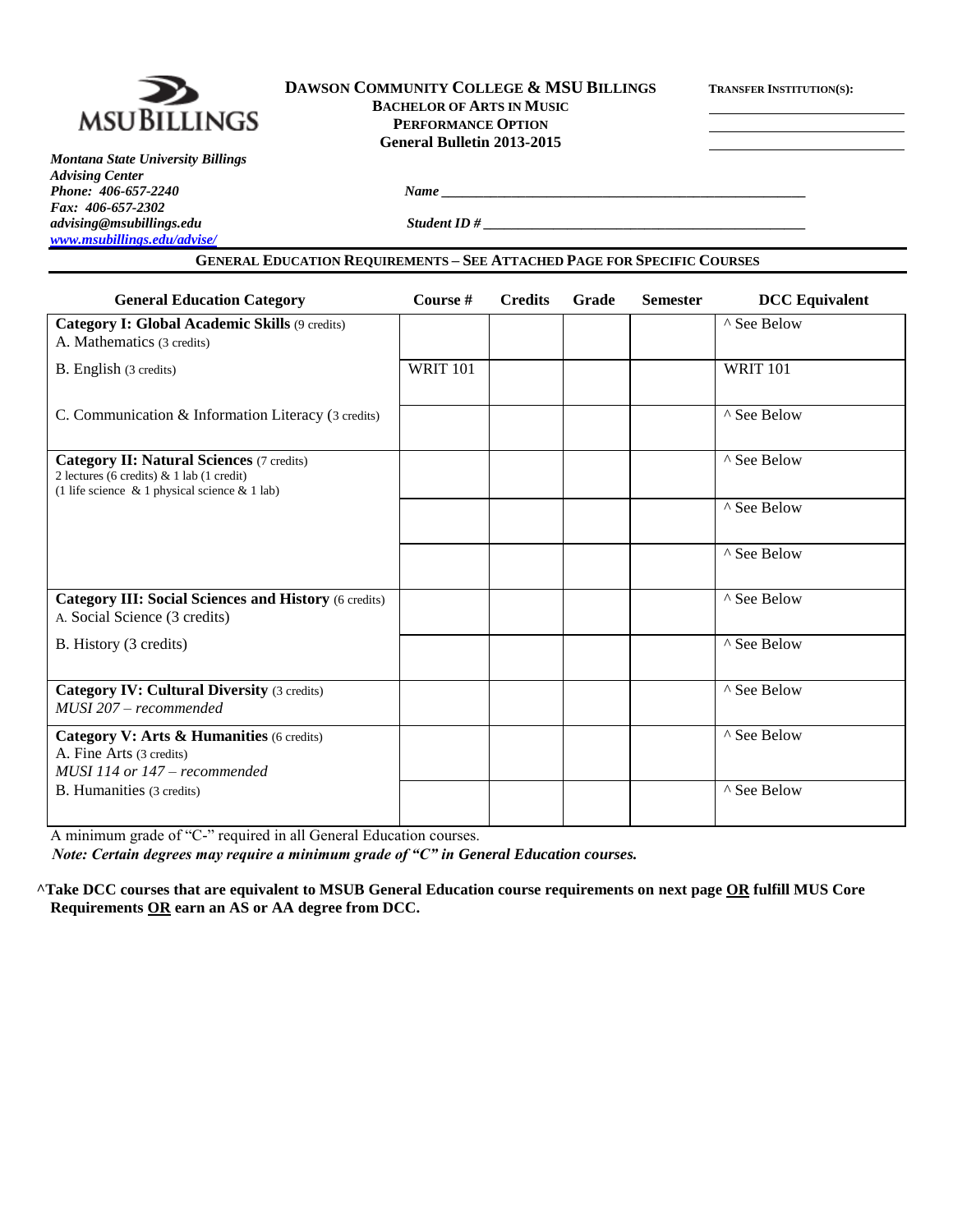# **GENERAL EDUCATION REQUIREMENTS**

|                                |            | <b>CATEGORY I: GLOBAL ACADEMIC SKILLS</b>                                                          | 9 credits                                  |
|--------------------------------|------------|----------------------------------------------------------------------------------------------------|--------------------------------------------|
|                                |            | Students are required to take one course from each subcategory                                     |                                            |
|                                |            | <b>Subcategory A - Mathematics</b>                                                                 | 3 credits                                  |
| М                              | 105        | <b>Contemporary Mathematics</b>                                                                    | 3                                          |
| М                              | 114        | <b>Extended Technical Mathematics</b>                                                              | 3                                          |
| М                              | 121        | College Algebra                                                                                    | 3                                          |
| М                              | 122        | College Trigonometry                                                                               | 3                                          |
| М                              | 131        | Mathematics for Elementary Teachers II                                                             | 3                                          |
| М                              | 143        | <b>Finite Mathematics</b>                                                                          | 4                                          |
| М                              | 171        | Calculus I                                                                                         | 4                                          |
| STAT                           | 141        | <b>Introduction to Statistical Concepts</b>                                                        | 3                                          |
| <b>STAT</b>                    | 216        | <b>Introduction to Statistics</b>                                                                  | 4                                          |
| <b>Subcategory B - English</b> |            |                                                                                                    | 3 credits                                  |
| WRIT                           | 101        | College Writing I                                                                                  | 3                                          |
| WRIT                           | 121        | Introduction to Technical Writing                                                                  | 3                                          |
| WRIT                           | 122        | <b>Introduction to Business Writing</b>                                                            | 3                                          |
| WRIT                           | 201        | College Writing II                                                                                 | 3                                          |
| WRIT                           | 220        | Business & Professional Writing                                                                    | 3                                          |
| WRIT                           | 221        | <b>Intermediate Technical Writing</b>                                                              | 3                                          |
|                                |            | Subcategory C- Communication & Information Literacy 3 credits                                      |                                            |
| <b>COMX</b>                    | 111        | Introduction to Public Speaking                                                                    | 3                                          |
| <b>COMX</b>                    | 115        | Introduction to Interpersonal Communication 3                                                      |                                            |
| LS                             | 125        | Research in the Information Age                                                                    | 3                                          |
| <b>BMIS</b>                    | 150        | Computer Literacy                                                                                  | 3                                          |
|                                |            | <b>CATEGORY II: NATURAL SCIENCES</b><br>6 cr. lecture & 1 cr. lab                                  |                                            |
|                                |            | Students are required to take one course from each subcategory and                                 |                                            |
|                                |            | at least one corresponding lab or SCIN 101, 102, 103 & 104                                         |                                            |
|                                |            | <b>Subcategory A – Life Sciences</b>                                                               | 3-4 credits                                |
| <b>BIOB</b>                    | 101        | Discover Biology                                                                                   | 3                                          |
| <b>BIOB</b>                    | 102        | Discover Biology Lab                                                                               | 1                                          |
| <b>BIOB</b>                    | 160        | Principles of Living Systems                                                                       | 3                                          |
| <b>BIOB</b>                    | 161        | Principles of Living Systems Lab                                                                   | 1                                          |
|                                |            | <b>Subcategory B - Physical Sciences</b>                                                           | 3-4 credits                                |
| ASTR                           | 110        | Introduction to Astronomy                                                                          | 3                                          |
| ASTR                           | 111        | Introduction to Astronomy Lab                                                                      | 1                                          |
| <b>CHMY</b>                    | 121        | Introduction to General Chemistry                                                                  | 3                                          |
| <b>CHMY</b>                    | 122        | Introduction to General Chemistry Lab                                                              | 1                                          |
| <b>CHMY</b>                    | 141        | College Chemistry I                                                                                | 3                                          |
| <b>CHMY</b>                    | 142        | College Chemistry Laboratory I                                                                     | 1                                          |
| GEO                            | 101        | Introduction to Physical Geology                                                                   | 3                                          |
| <b>GEO</b>                     | 102        | Introduction to Physical Geology Laboratory                                                        | 1                                          |
| GPHY                           | 112        | Introduction to Physical Geography Lab                                                             | 1                                          |
| GPHY                           | 111        | Introduction to Physical Geography<br>Our Physical World                                           | 3<br>3                                     |
| <b>PHSX</b><br><b>PHSX</b>     | 103<br>104 | Our Physical World Lab                                                                             | 1                                          |
|                                |            |                                                                                                    |                                            |
| PHSX                           | 205<br>206 | College Physics I<br>College Physics I Lab                                                         | 3<br>1                                     |
| PHSX                           | 105        |                                                                                                    | 3                                          |
| PHSX<br><b>PHSX</b>            |            | Fundamentals of Phys Sci                                                                           | 1                                          |
|                                | 106        | Fundamentals of Phys Sci Lab                                                                       | <b>7</b> credits                           |
|                                |            | <b>Subcategories A and B - Integrated Sciences</b><br>SCIN 101, 102, 103 & 104 Integrated Sciences | $3, \frac{1}{2}, 3, \frac{1}{2}$           |
|                                |            | CATEGORY III: SOCIAL SCIENCES AND HISTORY                                                          | 6 credits                                  |
|                                |            | Students are required to take one course from each subcategory                                     |                                            |
|                                |            | Subcategory A – Social Sciences                                                                    | 3 credits                                  |
| ANTY                           | 217        | Physical Anthropology & Archeology                                                                 | 3                                          |
| <b>BGEN</b>                    | 105        | <b>Introduction to Business</b>                                                                    | 3                                          |
| <b>COMX</b>                    | 106        | Communicating in a Dynamic Workplace                                                               | 3                                          |
| PSYX                           | 231        | <b>Human Relations</b>                                                                             |                                            |
| <b>ECNS</b>                    | 201        | Principles of Microeconomics                                                                       | $\begin{array}{c} 3 \\ 3 \\ 3 \end{array}$ |
| <b>ECNS</b>                    | 202        | Principles of Macroeconomics                                                                       |                                            |
| EDU                            | 105        | <b>Education and Democracy</b>                                                                     |                                            |
| GPHY                           | 141        | Geography of World Regions                                                                         | $\frac{3}{3}$                              |
| HTH                            | 110        | Personal Health and Wellness                                                                       | 3                                          |
|                                |            |                                                                                                    |                                            |

| <b>PSCI</b>                                 | 220 | Introduction to Comparative Government  | 3 |
|---------------------------------------------|-----|-----------------------------------------|---|
| <b>PSCI</b>                                 | 210 | Introduction to American Government     | 3 |
| <b>PSYX</b>                                 | 100 | Introduction to Psychology              | 3 |
| <b>PSYX</b>                                 | 231 | <b>Human Relations</b>                  | 3 |
| <b>SOCI</b>                                 | 101 | Introduction to Sociology               | 3 |
| <b>SOCI</b>                                 | 201 | Social Problems                         | 3 |
| 3 credits<br><b>Subcategory B - History</b> |     |                                         |   |
| <b>HSTA</b>                                 | 101 | American History I                      | 3 |
| <b>HSTA</b>                                 | 102 | American History II                     | 3 |
| <b>HSTR</b>                                 | 101 | <b>Western Civilization I</b>           | 3 |
| <b>HSTR</b>                                 | 102 | <b>Western Civilization II</b>          | 3 |
| <b>HSTR</b>                                 | 103 | Honors Western Civilization I           | 3 |
| <b>HSTR</b>                                 | 104 | Honors Western Civilization II          | 3 |
| PSCI                                        | 230 | Introduction to International Relations | 3 |

|             |     | <b>CATEGORY IV: CULTURAL DIVERSITY</b><br>3 credits |   |
|-------------|-----|-----------------------------------------------------|---|
| <b>ANTY</b> | 220 | Culture and Society                                 | 3 |
| ARTH        | 160 | Global Visual Culture                               | 3 |
| <b>COMX</b> | 212 | Introduction to Intercultural Communication         | 3 |
| <b>GPHY</b> | 121 | Human Geography                                     | 3 |
| HTH         | 270 | Global Health Issues                                | 3 |
| LIT         | 230 | World Literature Survey                             | 3 |
| MUSI        | 207 | World Music                                         | 3 |
| <b>NASX</b> | 105 | Introduction to Native American Studies             | 3 |
| <b>NASX</b> | 205 | Native Americans in Contemporary Society            | 3 |
| PHL.        | 271 | Philosophy & Religion of India                      | 3 |
| PHL         | 272 | Philosophy & Religion of China/Tibet/Japan          | 3 |
| <b>REHA</b> | 201 | Introduction to Diversity                           | 3 |
| <b>RLST</b> | 170 | The Religious Quest                                 | 3 |
| A&SC/       |     |                                                     |   |
| SOCI/WS 274 |     | Women, Culture, and Society                         | 3 |
| SPNS        | 150 | The Hispanic Tradition                              | 3 |

# **CATEGORY V: ARTS & HUMANITIES 6 credits**

| Students are required to take one course from each subcategory |     |                                                     |           |  |  |
|----------------------------------------------------------------|-----|-----------------------------------------------------|-----------|--|--|
|                                                                |     | Subcategory $A$ – Fine Arts                         | 3 credits |  |  |
| <b>ARTZ</b>                                                    | 101 | <b>Art Fundamentals</b>                             | 3         |  |  |
| <b>ARTZ</b>                                                    | 131 | Ceramics for Non-majors                             | 3         |  |  |
| <b>ARTZ</b>                                                    | 105 | Visual Language-Drawing                             | 3         |  |  |
| <b>CRWR</b>                                                    | 240 | Introduction to Creative Writing                    |           |  |  |
| <b>DSGN</b>                                                    | 248 | <b>Computer Presentation and Animation</b>          | 3         |  |  |
| FILM                                                           | 160 | Introduction to World Cinema                        | 3         |  |  |
| LIT                                                            | 270 | Film & Literature                                   | 3         |  |  |
| MUSI                                                           | 101 | <b>Enjoyment of Music</b>                           | 3         |  |  |
| <b>MUSI</b>                                                    | 114 | Band: MSUB Symphonic                                | 1         |  |  |
| MUSI                                                           | 131 | Jazz Ensemble I: MSUB                               | 1         |  |  |
| <b>MUSI</b>                                                    | 147 | Choral Ensemble: University Chorus                  | 1         |  |  |
| <b>THTR</b>                                                    | 101 | Introduction to Theatre                             | 3         |  |  |
| <b>THTR</b>                                                    | 120 | Introduction to Acting I                            | 3         |  |  |
|                                                                |     | <b>Subcategory B - Humanities</b>                   | 3 credits |  |  |
| <b>ARTH</b>                                                    | 150 | Introduction to Art History                         | 3         |  |  |
| <b>HON</b>                                                     | 121 | Perspectives and Understanding                      | 3         |  |  |
| HON                                                            | 281 | The American Intellectual Heritage (1620-1877) 3    |           |  |  |
| <b>HON</b>                                                     | 282 | The American Intellectual Heritage (1877-Present) 3 |           |  |  |
| LIT                                                            | 110 | Introduction to Literature                          | 3         |  |  |
| LIT                                                            | 240 | The Bible as Literature                             | 3         |  |  |
| PHI.                                                           | 110 | Introduction to Ethics                              | 3         |  |  |
| PHI.                                                           | 111 | Philosophies of Life                                | 3         |  |  |
|                                                                |     |                                                     |           |  |  |
| Total                                                          |     |                                                     | 31        |  |  |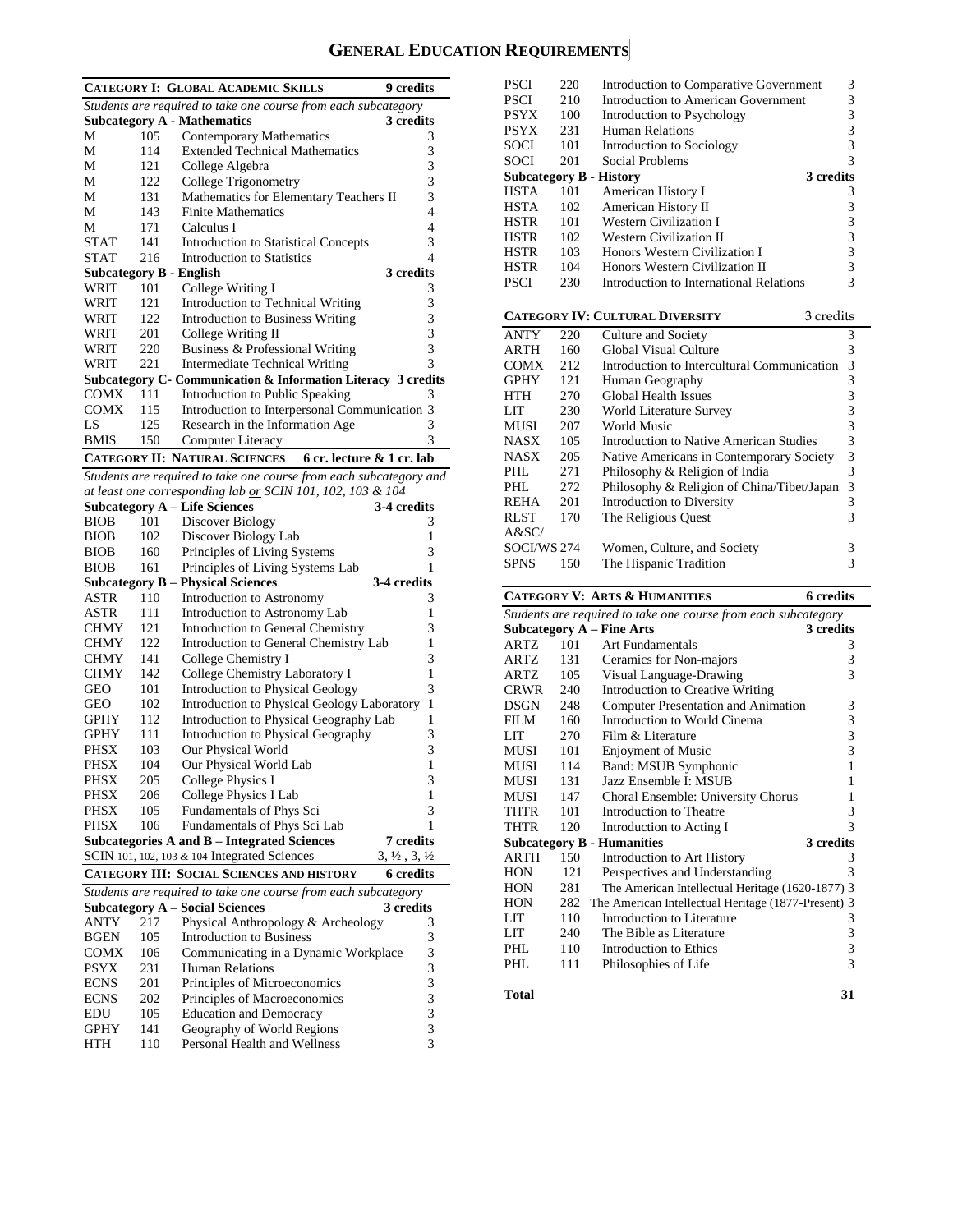| <b>Course</b><br><b>Credits</b> | Grade | Semester | DCC E<br>Equivalent |
|---------------------------------|-------|----------|---------------------|
|---------------------------------|-------|----------|---------------------|

| <b>Required Courses</b> |     |                                                            |                |                 |
|-------------------------|-----|------------------------------------------------------------|----------------|-----------------|
| Musicianship            |     |                                                            |                |                 |
| <b>MUSI</b>             | 105 | Music Theory 1                                             | 3              | <b>MUSI 105</b> |
| <b>MUSI</b>             | 106 | Music Theory II                                            | 3              | <b>MUSI 106</b> |
| <b>MUSI</b>             | 135 | Keyboard Skills I                                          | 1              | <b>MUSI 135</b> |
| <b>MUSI</b>             | 136 | Keyboard Skills II                                         | 1              | <b>MUSI 136</b> |
| <b>MUSI</b>             | 140 | Aural Perception I                                         | 1              | <b>MUSI 140</b> |
| <b>MUSI</b>             | 141 | Aural Perception II                                        | 1              | <b>MUSI 141</b> |
| <b>MUSI</b>             | 205 | Music Theory III                                           | 3              | <b>MUSI 205</b> |
| <b>MUSI</b>             | 206 | Music Theory IV                                            | 3              | <b>MUSI 206</b> |
| *MUSI                   | 207 | <b>World Music</b>                                         | 3              |                 |
| <b>MUSI</b>             | 235 | Keyboard Skills III                                        | $\mathbf{1}$   | <b>MUSI 235</b> |
| <b>MUSI</b>             | 236 | Keyboard Skills IV                                         | 1              | <b>MUSI 236</b> |
| <b>MUSI</b>             | 240 | <b>Aural Perception III</b>                                | 1              | <b>MUSI 240</b> |
| <b>MUSI</b>             | 241 | <b>Aural Perception IV</b>                                 | 1              | <b>MUSI 241</b> |
| <b>MUSI</b>             | 301 | Music History I                                            | 3              |                 |
| <b>MUSI</b>             | 302 | Music History II                                           | 3              |                 |
|                         |     | Two (2) credits of conducting selected from the following: |                |                 |
| <b>MUSI</b>             | 335 | <b>Instrumental Conducting</b>                             | $\overline{c}$ |                 |
| <b>MUSI</b>             | 336 | Choral Conducting                                          |                |                 |
| <b>MUSI</b>             | 399 | <b>Junior Recital</b>                                      | 1              |                 |
| <b>MUSI</b>             | 440 | Orchestration                                              | 3              |                 |
| <b>MUSI</b>             | 443 | Music Form and Style                                       | 3              |                 |
| <b>MUSI</b>             | 499 | <b>Senior Recital</b>                                      | 1              |                 |

*A minimum grade of C or better is required in all major coursework*

**39 credits**

| <b>Performance</b>                                                                                                                                                                                                  |  |                 |
|---------------------------------------------------------------------------------------------------------------------------------------------------------------------------------------------------------------------|--|-----------------|
| Four (4) credits of Applied Study selected from the following:<br>MUSI 195 A, B, C, D, E, F, G, H, I, J, K, L, M, N, O, or P                                                                                        |  |                 |
|                                                                                                                                                                                                                     |  | MUSI 195/295    |
|                                                                                                                                                                                                                     |  |                 |
|                                                                                                                                                                                                                     |  |                 |
|                                                                                                                                                                                                                     |  |                 |
| Four (4) credits selected from the following performance ensembles, any of which may be repeated:<br>MUSI 108 Orchestra (MSUB), *MUSI 114 Band (MSUB Symphonic), *MUSI 147 Choral Ensemble (MSUB University Chorus) |  |                 |
|                                                                                                                                                                                                                     |  | MUSI 112/212 or |
|                                                                                                                                                                                                                     |  | MUSI 114/214    |
|                                                                                                                                                                                                                     |  |                 |
|                                                                                                                                                                                                                     |  |                 |
|                                                                                                                                                                                                                     |  |                 |
| Four (4) credits of Advanced Applied Study selected from the following:<br>MUSI 395 A, B, C, D, E, F, G, H, I, J, K, L, M, N, O, or P                                                                               |  |                 |
|                                                                                                                                                                                                                     |  |                 |
|                                                                                                                                                                                                                     |  |                 |
|                                                                                                                                                                                                                     |  |                 |
|                                                                                                                                                                                                                     |  |                 |
| Four (4) credits selected from the following performance ensembles, any of which may be repeated:<br>MUSI 364 (Symphonic Band), MUSI 365 (Symphony Orchestra), and MUSI 312 (Choir III: University Chorus)          |  |                 |
|                                                                                                                                                                                                                     |  |                 |
|                                                                                                                                                                                                                     |  |                 |
|                                                                                                                                                                                                                     |  |                 |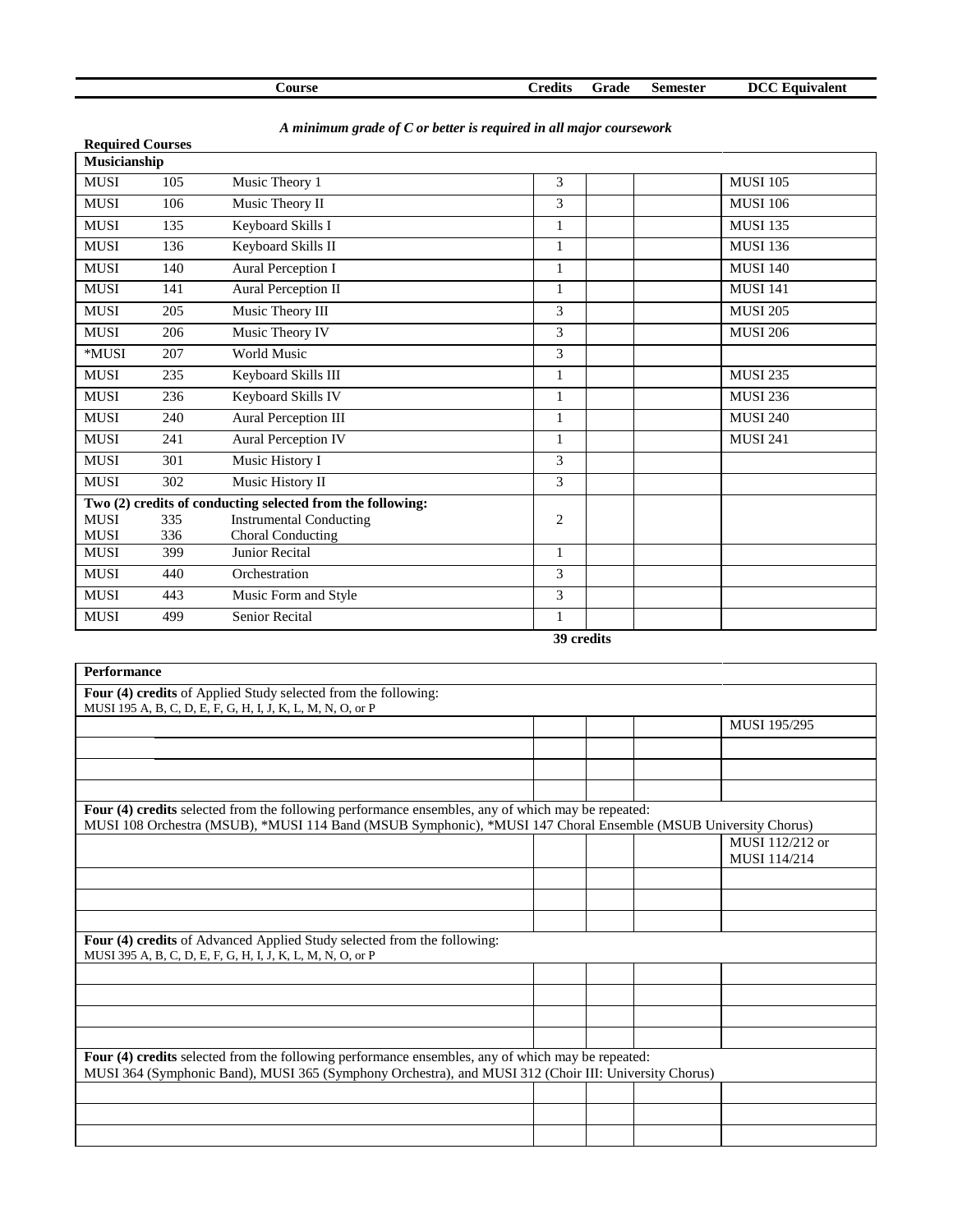**Upper Divisional Juries:** Music majors must pass an upper divisional jury before registering for 300 Level Advanced Applied Music courses. Students must apply for upper divisional with the chairperson at least two weeks prior to the proposed jury date. Following are the upper divisional requirements: 1) A closed audition before a faculty committee. This audition may be performed during the semester, or during semester end juries. It must be 30 minutes in length and consist of at least two solo works of varying styles that demonstrate appropriate technical and musical ability, as well as scales, and other performance requirements specified by the student's applied teacher. 2) A working copy of the student's transcript to verify satisfactory progress in MUSI 105 and MUSI 106.

| <b>Music Technology</b><br>MUST 294 Seminar: Recording Technology |                          |                                                                                                   | 2              |  |  |
|-------------------------------------------------------------------|--------------------------|---------------------------------------------------------------------------------------------------|----------------|--|--|
|                                                                   | <b>Advanced Pedagogy</b> |                                                                                                   |                |  |  |
|                                                                   |                          | The following courses are required of all <b>piano</b> students:                                  |                |  |  |
| <b>MUSE</b>                                                       | 330                      | Keyboard Pedagogy                                                                                 | 1              |  |  |
| <b>MUSE</b>                                                       | 430                      | Keyboard Pedagogy II                                                                              | 1              |  |  |
| <b>MUSI</b>                                                       | 432                      | Keyboard Literature                                                                               | 2              |  |  |
|                                                                   |                          | The following courses are required of all voice students:                                         |                |  |  |
| <b>MUSI</b>                                                       | 281                      | Diction I: English and Italian                                                                    | $\overline{2}$ |  |  |
| <b>MUSI</b>                                                       | 282                      | Diction II: French and German                                                                     | 2              |  |  |
| <b>MUSI</b>                                                       | 442                      | Advanced Vocal Studio Pedagogy and Literature                                                     | $\overline{2}$ |  |  |
|                                                                   |                          | <b>Woodwind, Brass, Percussion, and Guitar students must choose one of the following courses:</b> |                |  |  |
| <b>MUSI</b>                                                       | 438A                     | Advanced Instrumental Studio Pedagogy and<br>Literature: Guitar                                   | 2              |  |  |
| <b>MUSI</b>                                                       | 438B                     | Advanced Instrumental Studio Pedagogy and<br>Literature: Flute and Single Reed                    | 2              |  |  |
| <b>MUSI</b>                                                       | 438C                     | Advanced Instrumental Studio Pedagogy and<br>Literature: Double Reed                              | 2              |  |  |
| <b>MUSI</b>                                                       | 438D                     | Advanced Instrumental Studio Pedagogy and<br>Literature: High Brass                               | 2              |  |  |
| <b>MUSI</b>                                                       | 438E                     | Advanced Instrumental Studio Pedagogy and<br>Literature: Low Brass                                | 2              |  |  |
| <b>MUSI</b>                                                       | 438F                     | Advanced Instrumental Studio Pedagogy and<br>Literature: Percussion                               | $\overline{2}$ |  |  |

#### **Restricted Electives Selected with Advisor Approval** (6 credits)

**Unrestricted Electives** The total number of elective credits required for the degree will be determined by the student's advanced pedagogy requirements and the number of courses a student elects to take which fulfills both the General Education and major requirements. Electives should be chosen in consultation with an academic advisor.